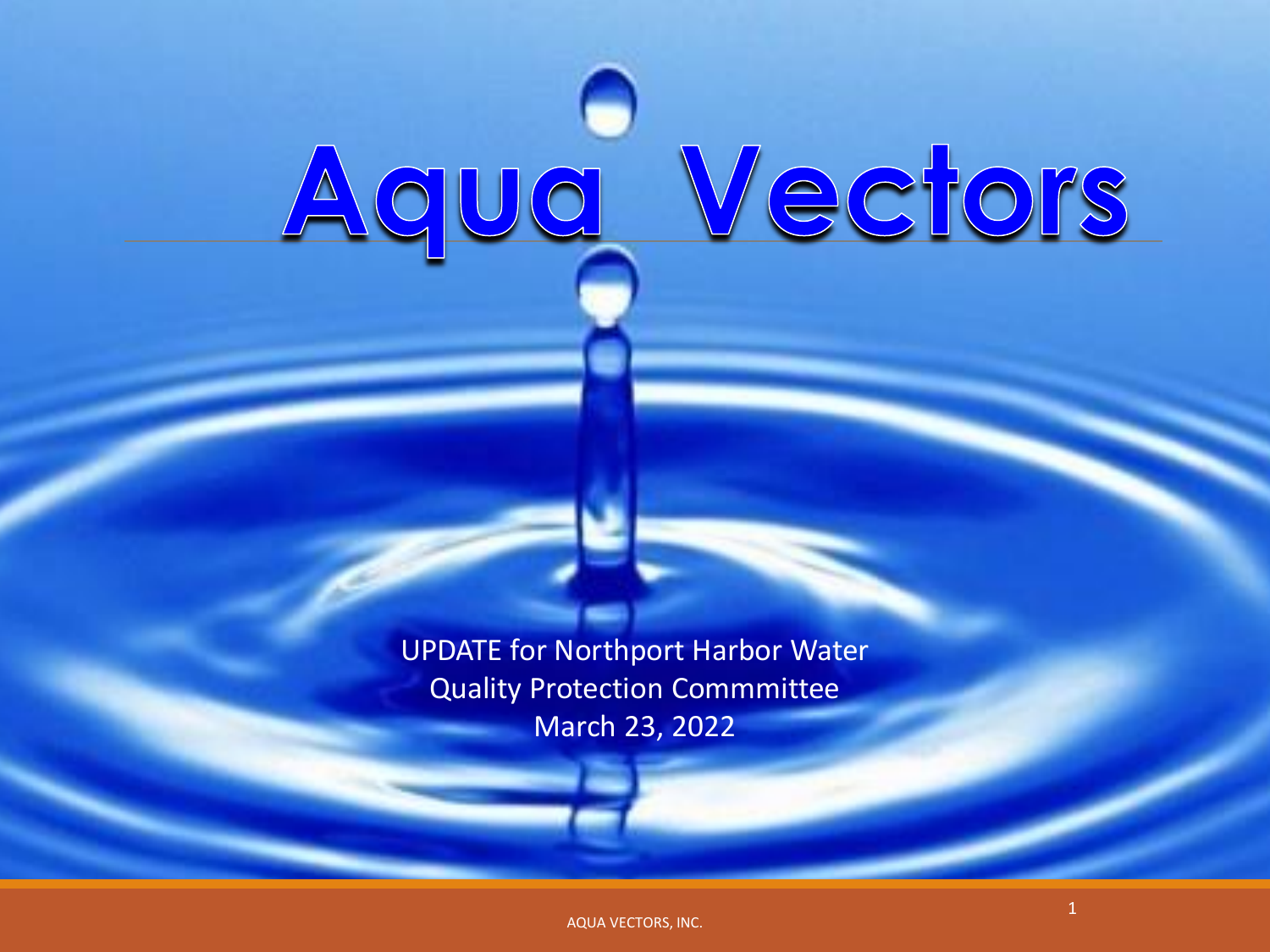# **Background on Aqua Vectors:**

#### Our Focus **Affordable, Effective NO<sub>3</sub> Removal**



What Our System Does **Tertiary Process for Continuous Flow Systems** 

#### Our Goals

 $\triangleright$  Make 80%+ rate of Nitrate removal cheap: reduce CapEx 50% and OpEx 75%+

 $\triangleright$  Make by-products benign and re-usable.

Our Target Market<br>42 (215M GPD) on Long Island<br>645 (2.8B GPD) in NYS **WWTPs:** 15,837 (32.3B GPD) in US SPDES Permits: 2,182 on Long Island alone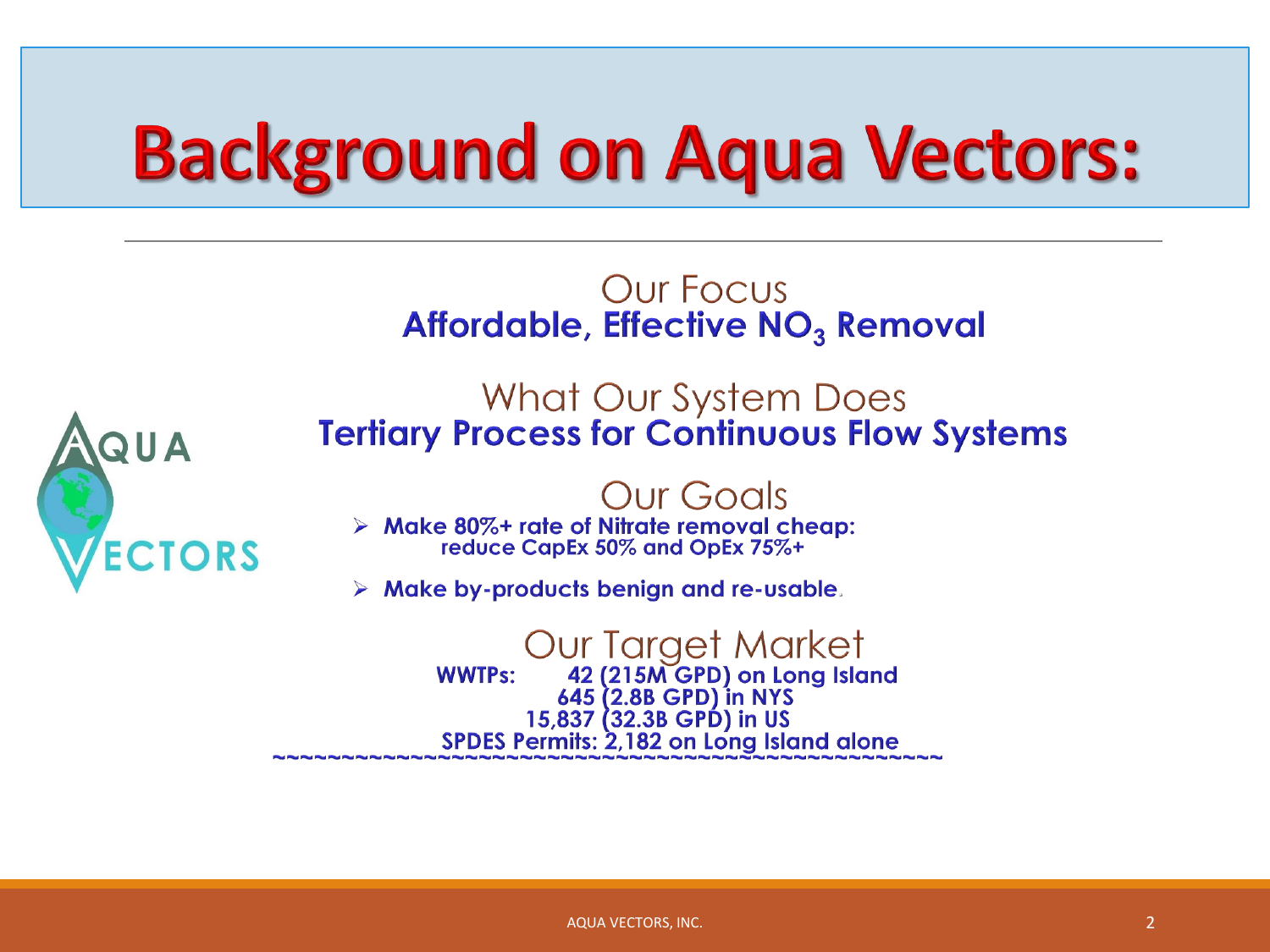# How It Works

## **Multi-Disciplinary Methodology**

Electrolytic, Wet & Surface Chemistry

Electrolysis widely used in industry

Drives non-spontaneous reactions

Accelerates natural processes



## **AV's Unique Electrolytic Cell (patented)**

Dissolves solid iron into aqueous solution Re-crystallizes under engineered conditions Electrostatically binds anions (nitrate ions) to iron Filters or settles out iron crystals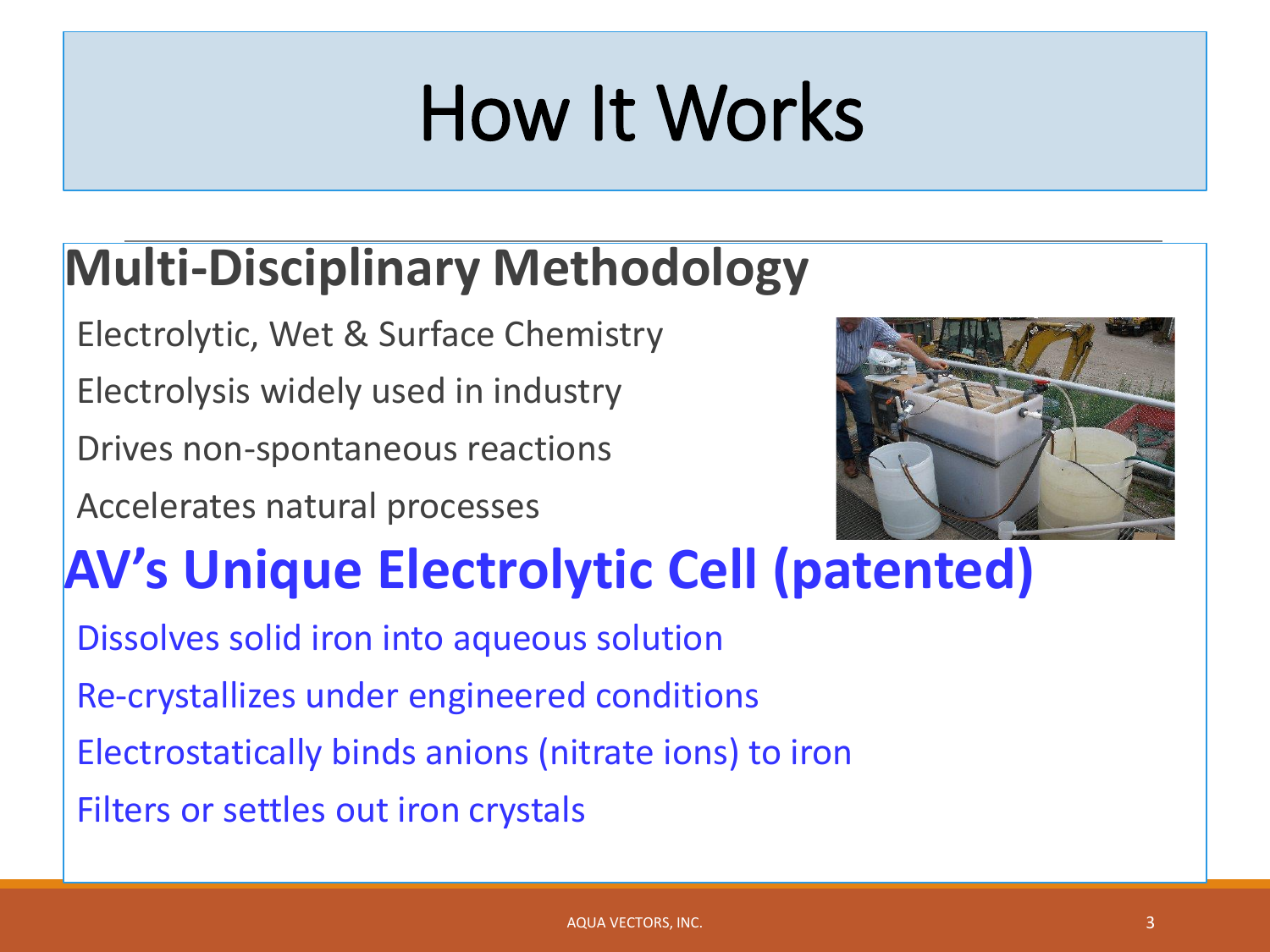## The Aqua Vectors Process

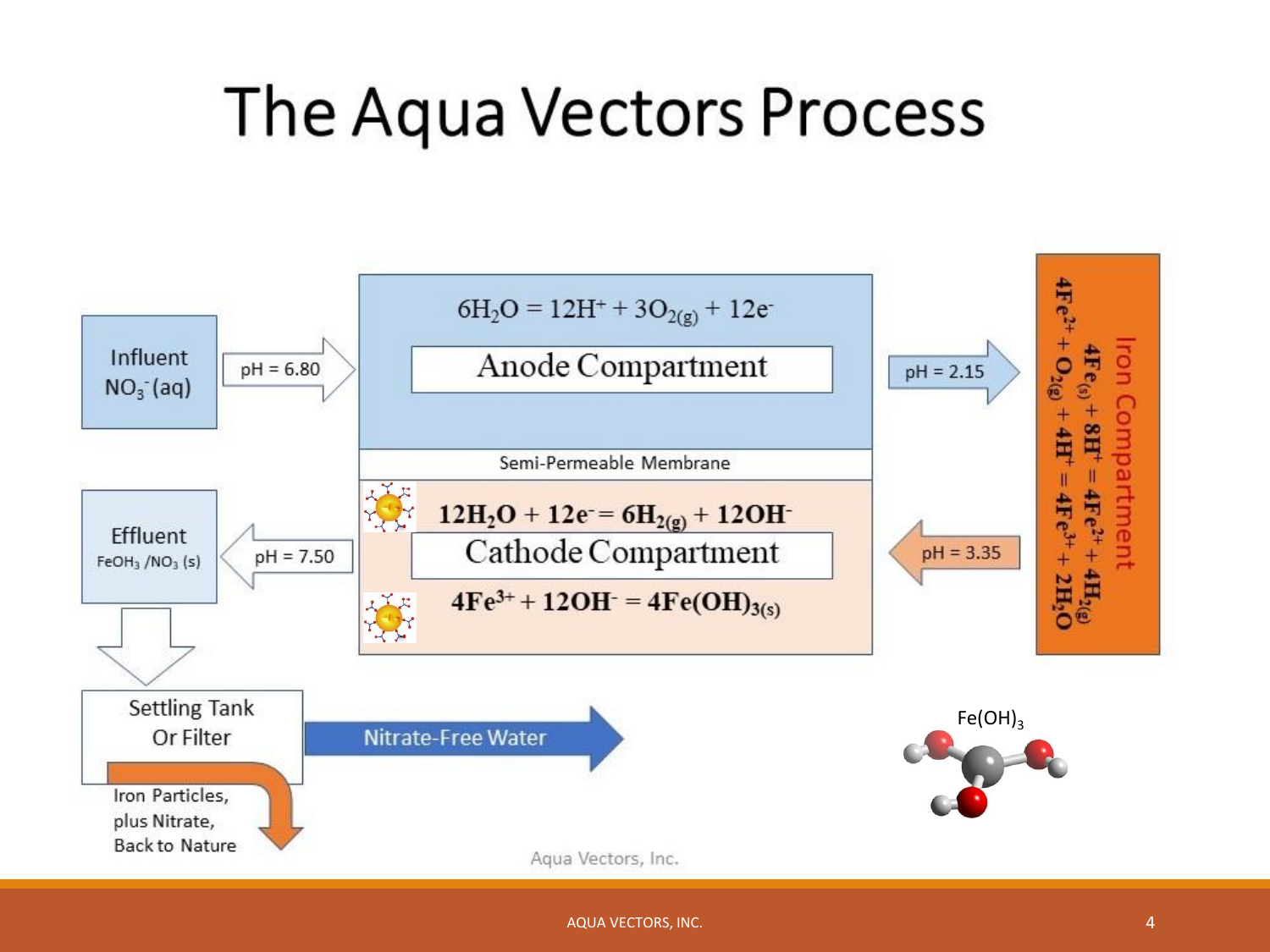## **The Pathway:** Where We Are

- Phase I: 2010-2014, Proof of Concept 0
- ☑ Phase II: 2014-2017, The Science: What Works, What Doesn't, and Why
- $\boxtimes$  Phase III: 2017-2018, Limits and what causes them
- $\Box$ Phase IV: 2019-2022, Breaking Limits: Enhancing Adsorption Rates
- $\Box$ Phase V: 2023, Commercial Scale-Up

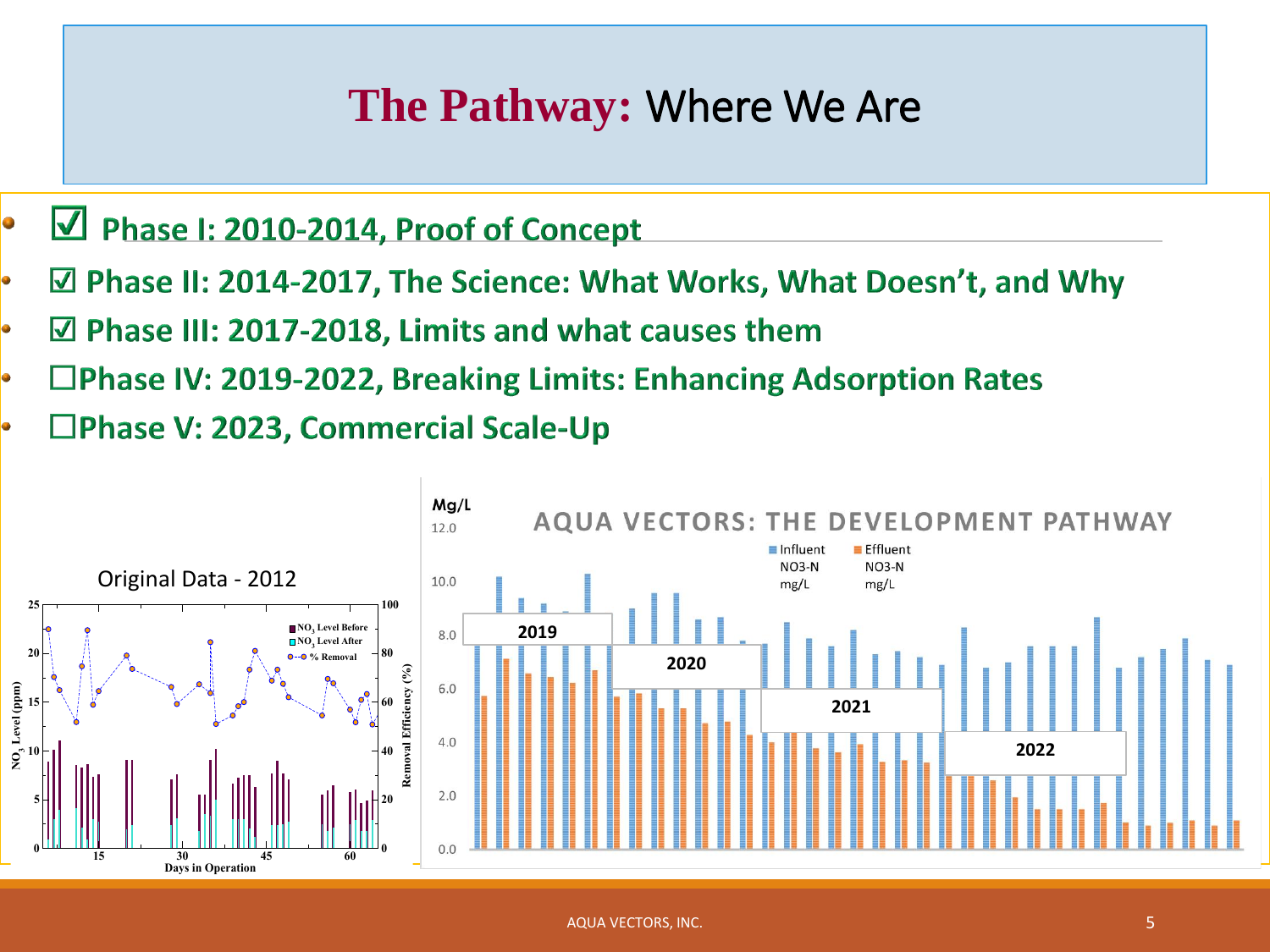## **How We Get There**

#### **20 years of Nutrient Removal Research to 2012**

#### **Materials science advances in 2012-2022**

- **Development Funding: \$1.7M to date**
	- **Self-Funding 2010-2022 - \$290K**
	- **Grants (NSF, NYS) 2016-2020 - \$254K**
	- **Angels 2017-2022 - \$345K**
	- **Sweat Equity 2010-2022 - \$790K**

#### **Final Development Phase (2022) – now raising \$200,000**

- **Apply Cutting Edge Materials Science**
	- **Synchrotron/PDF analysis of molecular formation (Argonne/Brookhaven)**
	- **Big Data materials discovery: alternative structures and kinetics**
	- **Engineering of form and structure to improve coordination sites**
- **Results Expected: more Nitrates adsorbed on less Iron**
	- **Removal rates: 65%-75%** → **85% range**
	- **Cost drivers (iron and electric power): much less required**
- **Multi-Disciplinary advances in molecular kinetics, adsorption mechanisms**
	- **Cutting edge materials science, applied**
		- **Karena Chapman at Stony Brook University**
		- **Joseph Bennett at Univ of Maryland, Baltimore County**
		- **Marc Michel (PhD-SBU) at Virginia Tech**

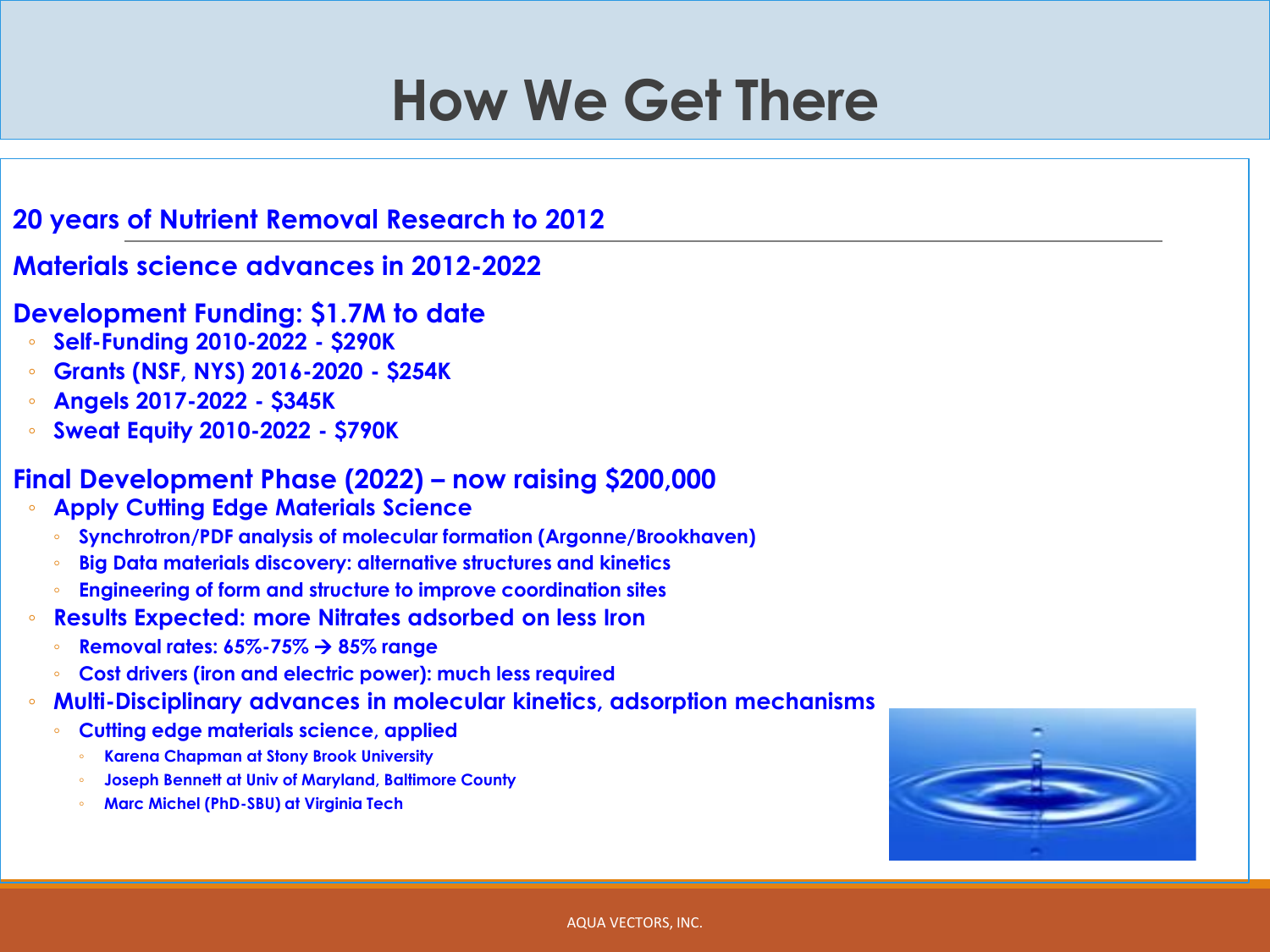# Technology Readiness Level

### **Where we have come:**

## **Forward Strategy:**

| <b>Concept proven: NSF project</b>                                                | <b>Enhance Adsorption Performance</b>                                                                                      |  |  |
|-----------------------------------------------------------------------------------|----------------------------------------------------------------------------------------------------------------------------|--|--|
| <b>Technology Development</b><br>90% milestone achieved                           | <b>Secure \$200K Development Funding</b>                                                                                   |  |  |
|                                                                                   | <b>Double (or more) Adsorption Rates</b>                                                                                   |  |  |
|                                                                                   | • Iron-to-Nitrate Ratio: $10:1 \rightarrow 4:1$                                                                            |  |  |
| Documented effectiveness: up to 90%                                               | <b>Engineer Molecular Kinetics of Iron Formation</b><br>$\circ$                                                            |  |  |
| wastewater and nonpotable fresh water                                             | World Experts: Dr. Chapman (SBU), Dr. Michel (Va Tech), Dr.<br><b>Bennett (UMBC)</b><br><b>Key Performance Indicators:</b> |  |  |
| reliable and predictable removal rates                                            |                                                                                                                            |  |  |
| economics comparable to current methods<br>Northport WWTP has hosted continuously |                                                                                                                            |  |  |
|                                                                                   | Iron(III) Production: 75%+<br>$\circ$                                                                                      |  |  |
|                                                                                   | Iron Formation: Fe(OH) <sub>3</sub> predominant<br>$\circ$                                                                 |  |  |
|                                                                                   | Adsorption Rate: molecular ratio 4:1 (Fe:NO3)                                                                              |  |  |

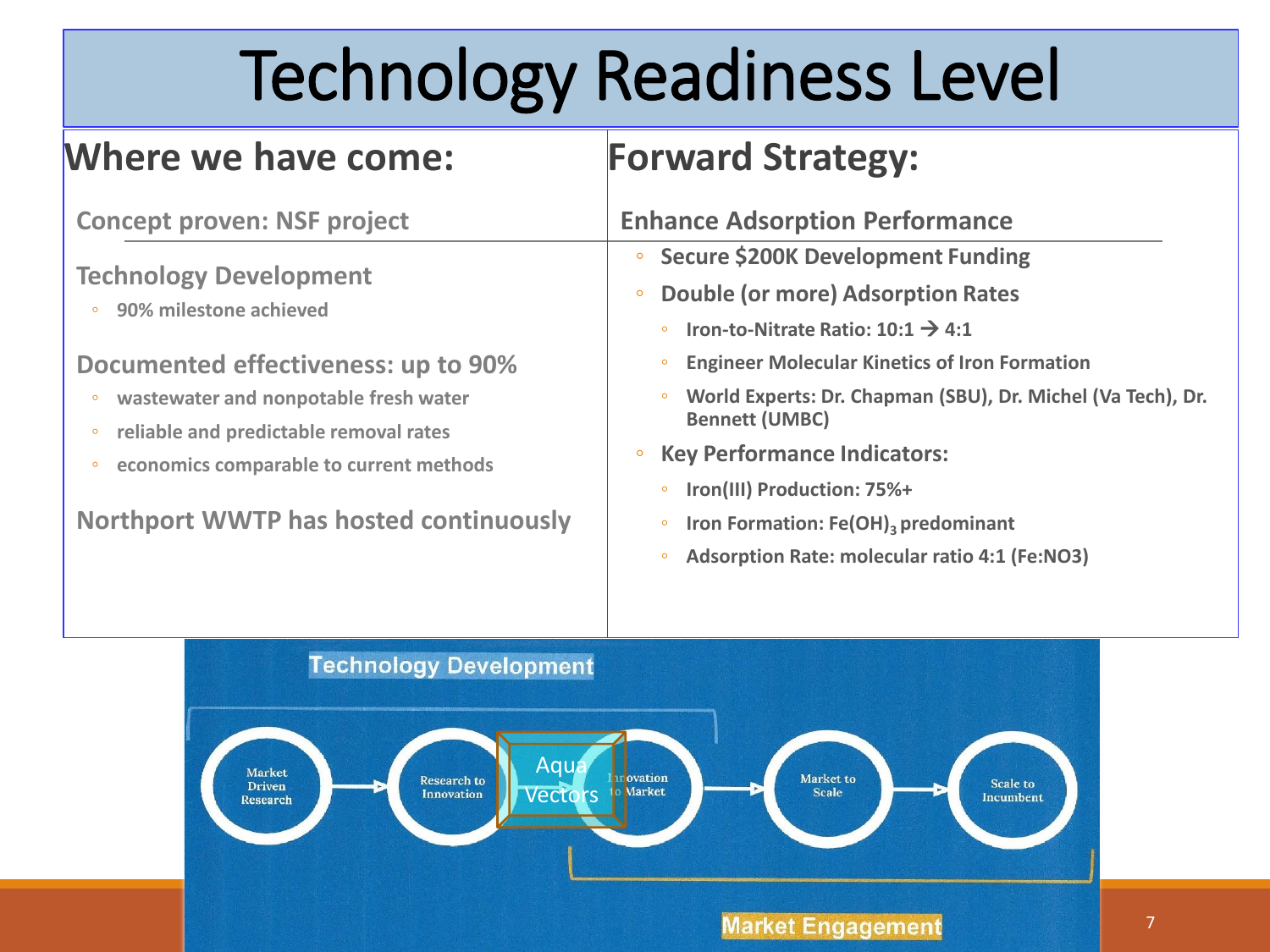# Our Criteria for Commercial Readiness

| <b>Objective</b>                                   | <b>Status</b>              | <b>Threshold</b>           | Goal                      |
|----------------------------------------------------|----------------------------|----------------------------|---------------------------|
| Effectiveness (mg/L NO <sub>3</sub> Removals)      | 65%-75%                    | 70%-80%                    | $85%+$                    |
| Efficiency (mM Iron to mM NO <sub>3</sub> Removed) | $12 - 14$                  | $6 - 8$                    | $3 - 4$                   |
| Simplicity of Op'n and M't'ce                      | 85%                        | 85%                        | 95%                       |
| <b>Modularity of Apparatus</b>                     | Yes                        | Yes                        | <b>Yes</b>                |
| <b>Small Footprint of Apparatus</b>                | Yes                        | Yes                        | <b>Yes</b>                |
| <b>Scalability of Apparatus</b>                    | Yes                        | <b>Yes</b>                 | Yes                       |
| <b>Energy Consumption</b>                          | 2.6 kWh/Kgal               | 2.4 kWh/Kgal               | 1.9 kWh/Kgal              |
| Energy Consumption (as % of Other Methods)         | 130% BNR, 120% IEX, 65% RO | 120% BNR, 105% IEX, 65% RO | 100% BNR, 90% IEX, 50% RO |
| Operating Cost \$/Kgal                             | \$0.80                     | \$0.52                     | \$0.28                    |
| Operating Cost (vs. Other Methods)                 | 50% BNR, 20% IEX, 16% RO   | 45% BNR, 18% IEX, 16% RO   | 40% BNR, 16% IEX, 15% RO  |
| Capital Expense (\$/Kgal over life of system)      | \$2.05                     | \$1.12                     | \$0.46                    |
| Capital Expense (vs. Other Methods)                | 100% BNR, 80% IEX, 80% RO  | 60% BNR, 70% IEX, 50% RO   | 40% BNR, 60% IEX, 40% RO  |